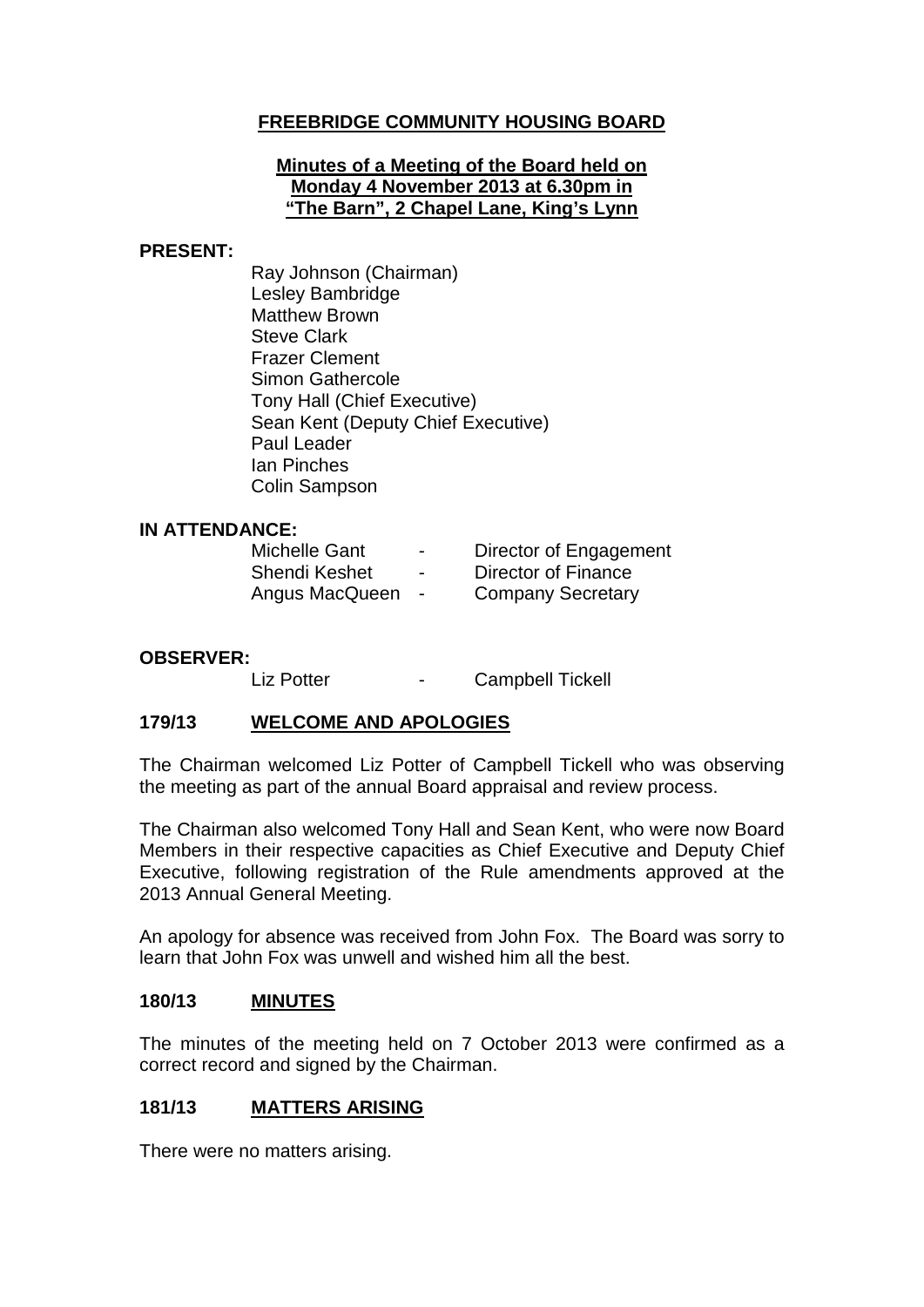# **182/13 DECLARATIONS OF INTEREST**

Tony Hall declared an interest in the item at 201/13 – Chief Executive's Appraisal – but remained in the room as there was no discussion on the item.

## **183/13 CHAIRMAN'S UPDATE**

The Chairman said that, in addition to his weekly meetings with the Chief Executive, he had attended a meeting of the Eastern Region housing association chairs, organised by the National Housing Federation. This had been a very interesting and useful event.

#### **184/13 CHIEF EXECUTIVE'S UPDATE**

## **(a) Zoots Nightclub Site**

The Chief Executive reported that the Borough Council's Planning Committee had, that morning, unanimously approved Freebridge's revised application for development on the former Zoots nightclub site in King's Lynn. The Committee had turned down the original application, but the revised application had addressed its concerns. Although the revised scheme had three fewer units that the original proposal, it was still viable and overall was a better development. The Chief Executive thanked Lesley Bambridge for her support at the Committee meeting.

In answer to a question, the Deputy Chief Executive undertook to provide Ian Pinches with details of the financial implications of the loss of three units from the original application.

In response to a question, the Chief Executive said that he would let the Board have key dates from the project timetable when these were available.

The Director of Engagement explained that BBC Radio Norfolk had that morning run a feature on cinema memories. This was in light of the Zoots nightclub site application, as the site had previously been the location for the Pilot Cinema. A lady had rung into the station to say that she had become engaged at the Pilot Cinema 53 years ago. With the help of Radio Norfolk, the Director of Engagement had made contact with this lady, and would be using this story in future Freebridge publicity on the site.

#### **(b) Hillington Square**

The Chief Executive advised that the key piece of work in the Hillington Square project recently had been revising the plans to redesign and keep the existing stair cores, rather than demolishing them. This was in response to a recommendation in the Cabinet Office report.

#### **(c) Providence Street**

The Chief Executive stated that the purchase of Providence Street was progressing, albeit slowly. The legal papers had been drafted.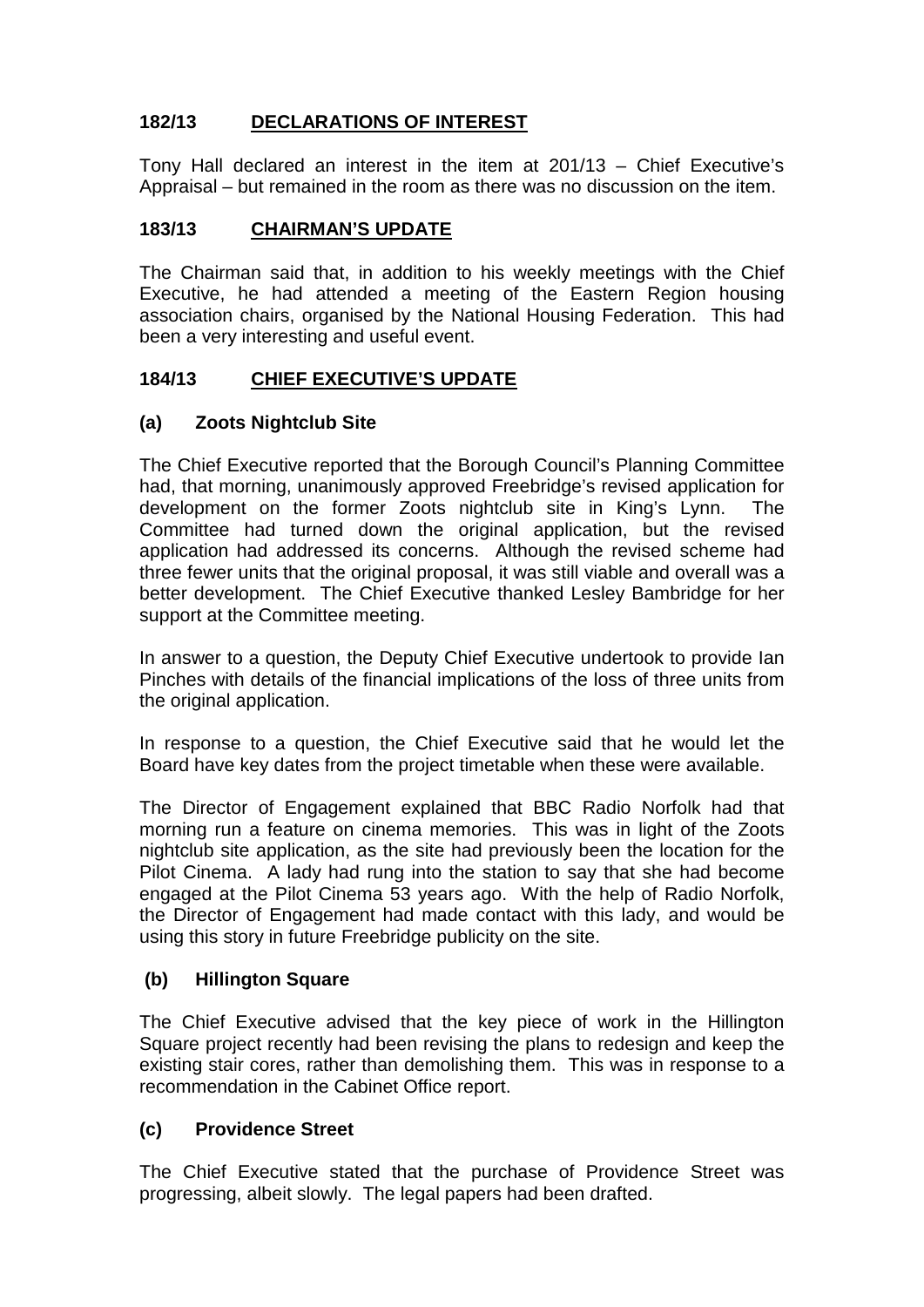# **(d) Probation Service**

The Chief Executive reported that early discussions had been held with the Probation Service regarding housing needs in West Norfolk.

## **(e) Bank Mandate**

**Confidential** 

# **185/13 REVIEW OF THE CHARITABLE SUPPORT POLICY**

The Director of Engagement presented a report which reviewed the Charitable Support Policy.

**RESOLVED:** That the Charitable Support Policy be approved, as presented.

## **186/13 REVIEW OF THE CUSTOMER ENGAGEMENT POLICY**

The Director of Engagement presented a report which reviewed the Customer Engagement Policy.

**RESOLVED:** That the Customer Engagement Policy be approved, as presented.

#### **187/13 REVIEW OF THE BUSNESS CONTINUITY STRATEGY AND GUIDELINES**

The Deputy Chief Executive presented a report which reviewed the Business Continuity Strategy and Guidelines.

**RESOLVED:** That the Business Continuity Strategy and Guidelines be approved, as presented.

# **188/13 FRAUD ACTION PLAN**

Confidential item

## **189/13 ANNUAL REVIEW OF EMPLOYEE DECLARATIONS OF INTEREST**

Confidential item

## **190/13 SALE OF FURTHER SHARES IN SHARED OWNERSHIP LEASE**

Confidential item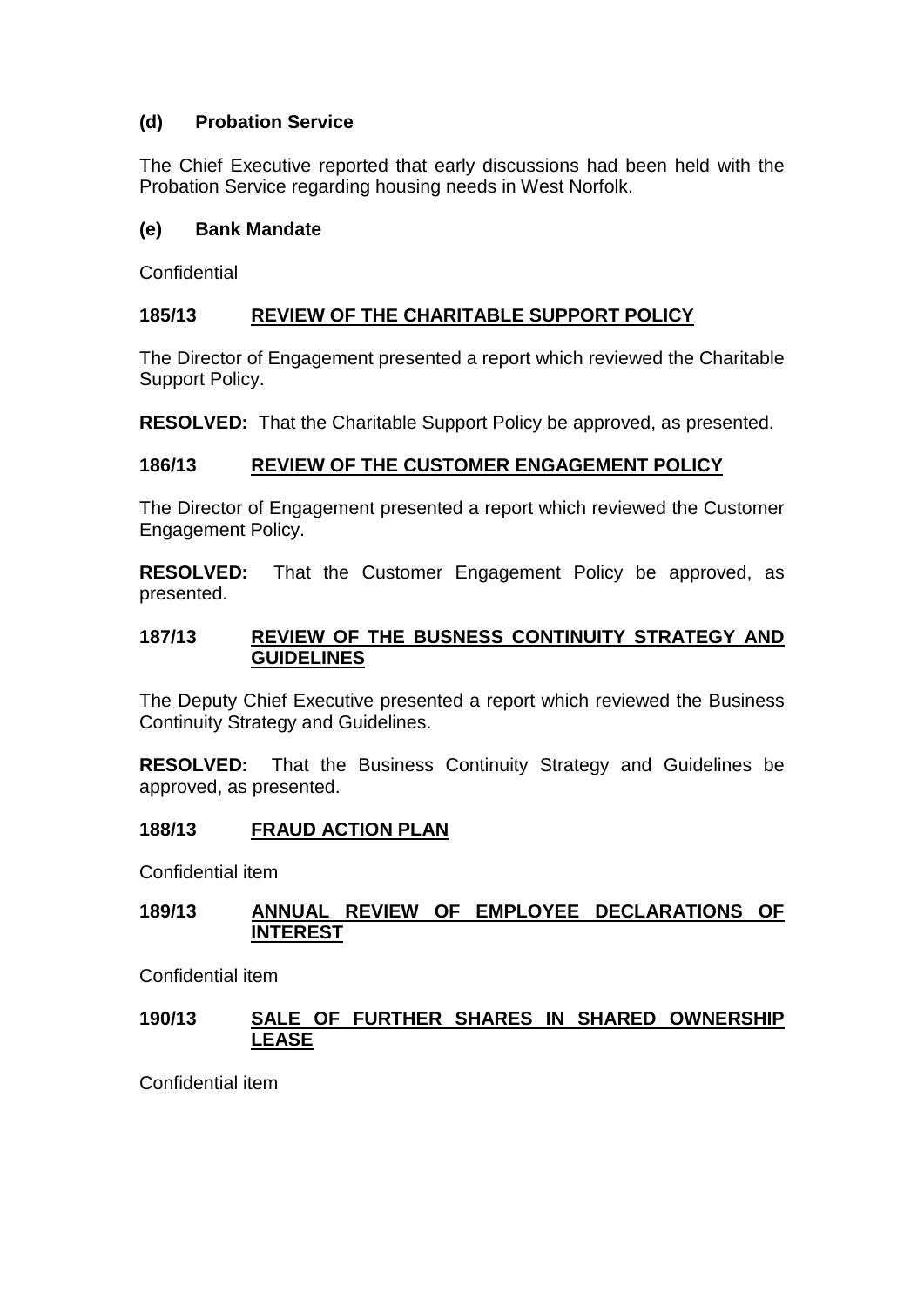# **191/13 APPOINTMENT OF SHAREHOLDER**

The Board considered a report which listed an application for tenant shareholding.

**RESOLVED:** That the application for tenant shareholding set out in Appendix 1 to the report be approved.

#### **192/13 OPERATIONS PERFORMANCE OVERVIEW**

The Deputy Chief Executive presented the Operations Performance Overview report for the quarter ending 30 September 2013. An updated version of the Quarterly Trend Report (Appendix 1 to the Board report) was tabled; this included some additional wording around arrears.

Discussion took place on some aspects of the report, as set out below:

- There had been a rise in service charge arrears. This was being kept under review, but was mainly a timing issue.
- The Executive would look into the two complaints about staff attitude, in particular whether these related to Freebridge staff or contractors. The fact that only two complaints had been received during the quarter was pleasing.
- The number of compliments recorded was pleasing. Staff were known to be motivated by the knowledge that recorded compliments were reported to the Board.
- The fact that the number of properties without a gas servicing certificate had returned to zero was pleasing.
- As there were now fewer Decent Homes relets, which often resulted in zero re-let days, any delay caused when a property was not let to the first person nominated had a greater impact on overall relet times. There had been a number of refusals during August, which had impacted on the relet figures. Staff were working with West Norfolk Homechoice to ensure that properties and applicants were matched as well as possible, and there had already been an improvement.
- Staff were tracking properties which could fall into non-decency, as well as those which became vacant but had not had Decent Homes improvements because of tenant refusal.
- The Board may like to consider its aspirational standard for properties when it next reviewed the Asset Management Policy.

The Board noted the report.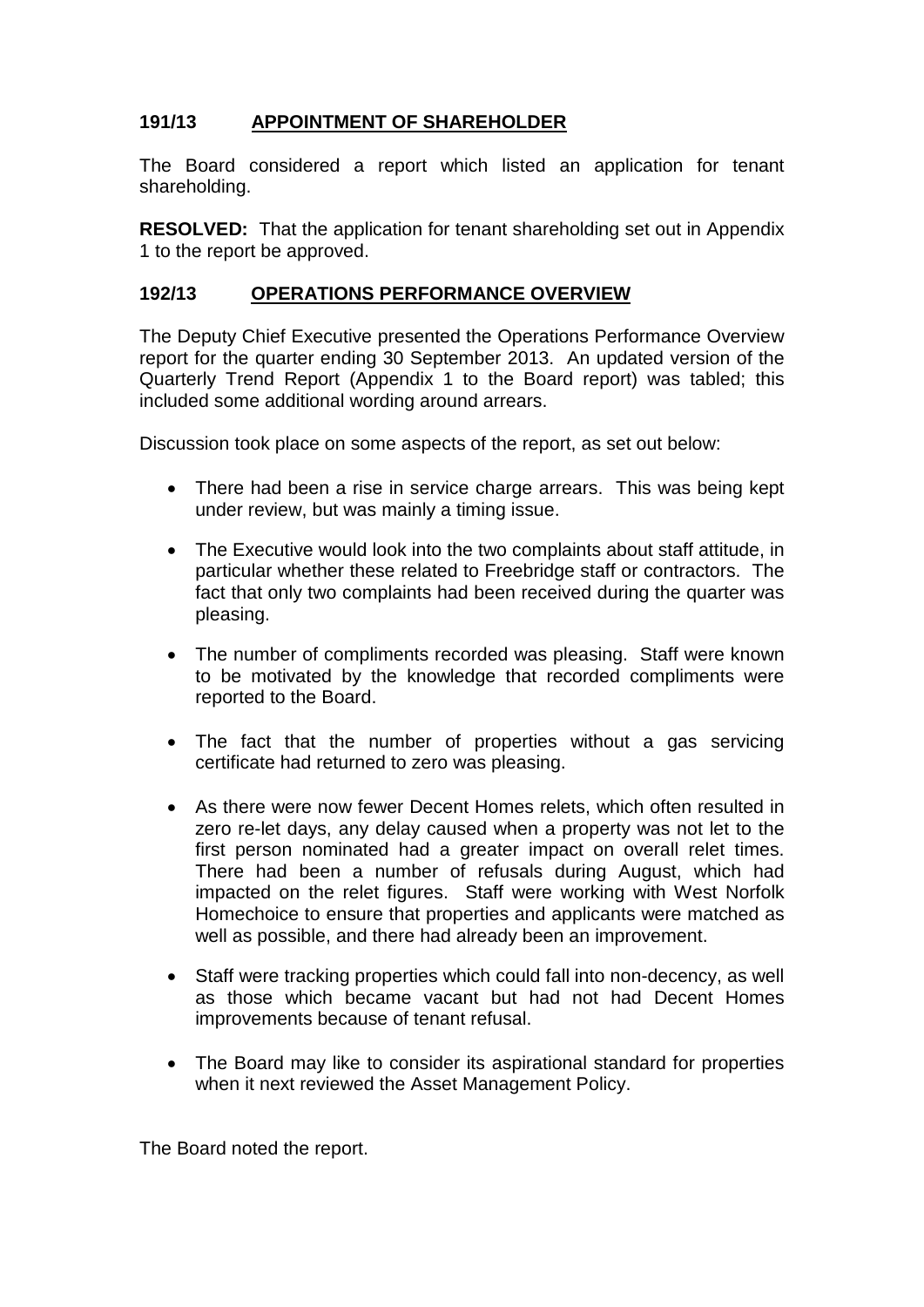#### **193/13 FINANCE AND HUMAN RESOURCES QUARTERLY MANAGEMENT REPORT**

Confidential item

## **194/13 TREASURY MANAGEMENT UPDATE**

The Director of Finance presented a report which provided an update on treasury activity for the period 1 April to 30 September 2013.

It was noted that Philip Porter of Beha Williams, Freebridge's treasury management advisors, would be giving a presentation at the next Board meeting. The Board was content that this should be about 20 minutes in duration, plus 10 minutes for questions and discussion.

The Board noted the report.

#### **195/13 RISK MANAGEMENT UPDATE**

The Deputy Chief Executive presented a report which detailed risk management activity during the quarter ending 30 September 2013 and provided an update to the Corporate Risk Map.

The Board noted the report.

[At the conclusion of the meeting, the Board undertook a risk appetite exercise, the results of which would be considered at the Board's away weekend later in the month.]

#### **196/13 BUSINESS PLAN 2013/14 – SECOND QUARTER UPDATE**

The Chief Executive presented a report which set out the second quarter update to the 2013/14 Business Plan.

Discussion took place on some aspects of the report, as set out below:

- The "out and about" events were proving very popular with tenants and were a good chance to meet with customers in an informal way.
- A significant number of the outstanding actions on the Business Plan fell to the Director of Housing. The Deputy Chief Executive was monitoring the Director of Housing's workload, and was confident that the actions would be completed on target, as they were being allocated around the team.
- Freebridge was hosting two "Community Organisers", who had just started work in North Lynn and South Lynn respectively. These posts had come about as a result of a successful application for Government funding, following the work with the Cabinet Office on Behavioural Influencing in Hillington Square. A Community Development Officer would also be recruited shortly for Hillington Square.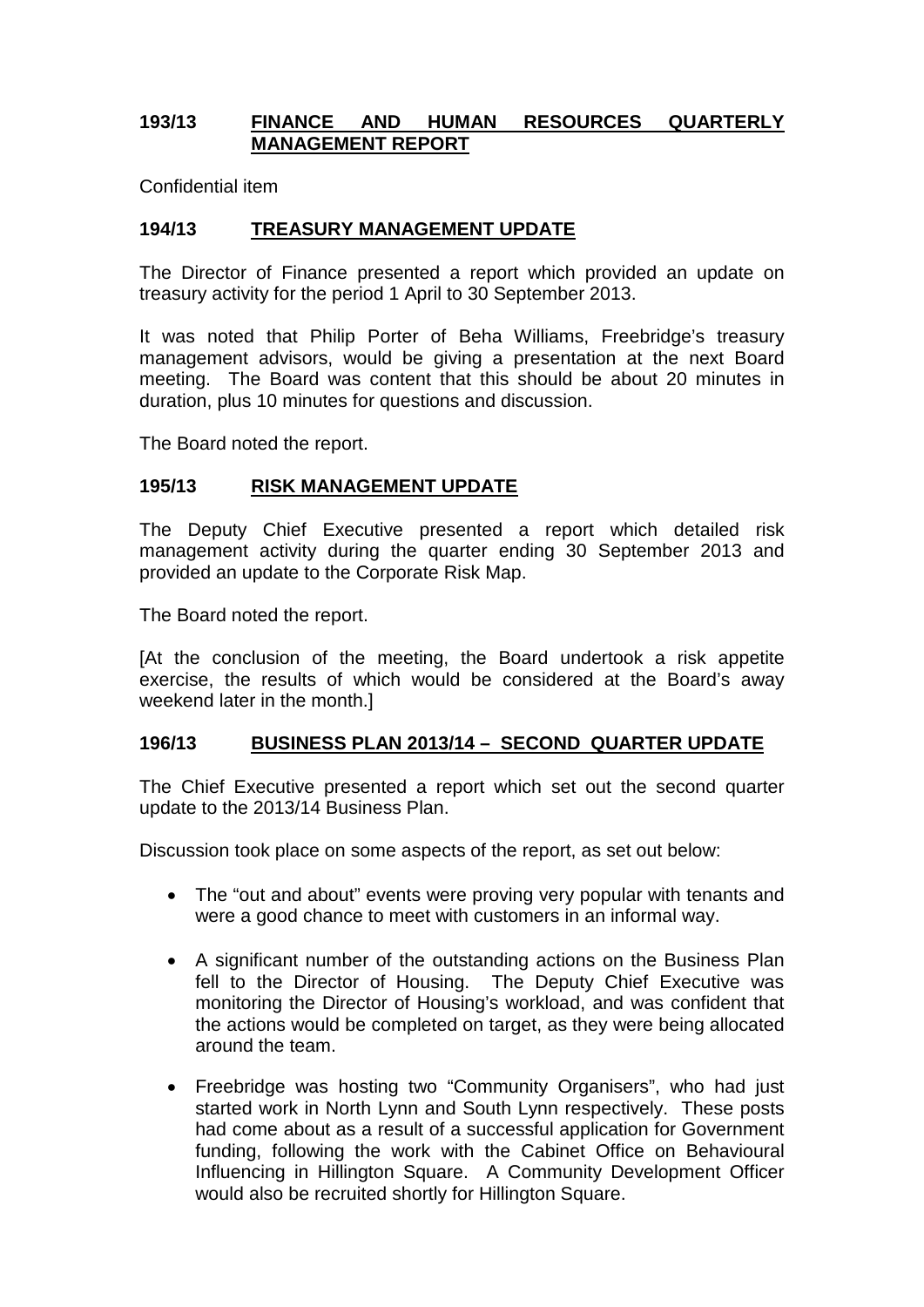The Board considered the format of the Business Plan update reports. A member stated that he did not believe that it was necessary to include in the report items which were on target but not yet completed; he would prefer reporting by exception of items likely not to be achieved within target. Other members were of the view, however, that because of the importance of the Business Plan to the organisation, the Board should regularly monitor all elements of it, albeit that much of this would be confirmation that actions were on target. The Board, therefore, decided to leave the format of the report unchanged, although it was suggested that those items marked "amber" (ie "in progress") could have a little more detail on the progress made.

It was noted that monthly meetings regarding Plaxtole House would take place with The Benjamin Foundation until January 2014 (rather than January 2013, as stated in the update).

The Board noted the report.

# **197/13 PLAXTOLE HOUSE QUARTERLY UPDATE**

Confidential item

#### **198/13 CONTINUOUS RECORDING (CORE) OF LETTINGS AND SALES FOR 2012/13**

The Deputy Chief Executive presented a report which highlighted from the CORE statistics significant changes to Freebridge's lettings in 2012/13 as compared to 2011/12, and which identified any trends and indicators that could affect how Freebridge managed its housing stock in the future.

The Board was of the view that it no longer required this report in future years, unless there were areas of concern that the Executive felt were important to make the rest of the Board aware of.

The Board noted the report.

# **199/13 BLACK AND MINORITY ETHNIC (BME) LETTINGS**

The Deputy Chief Executive presented a report which sought to set a new BME indicator for lettings.

The Board noted that, for the first time, in 2012/13, Freebridge had not achieved its BME lettings indicator. The Deputy Chief Executive explained that work was being undertaken to ascertain the reasons for this. Initial indications were that there appeared to be a large number of refusals among people with BME backgrounds. A full report would be brought to the Board.

The Board acknowledged the importance of monitoring BME lettings, in the interests of equality, and stated that it wished to continue receiving this report on an annual basis.